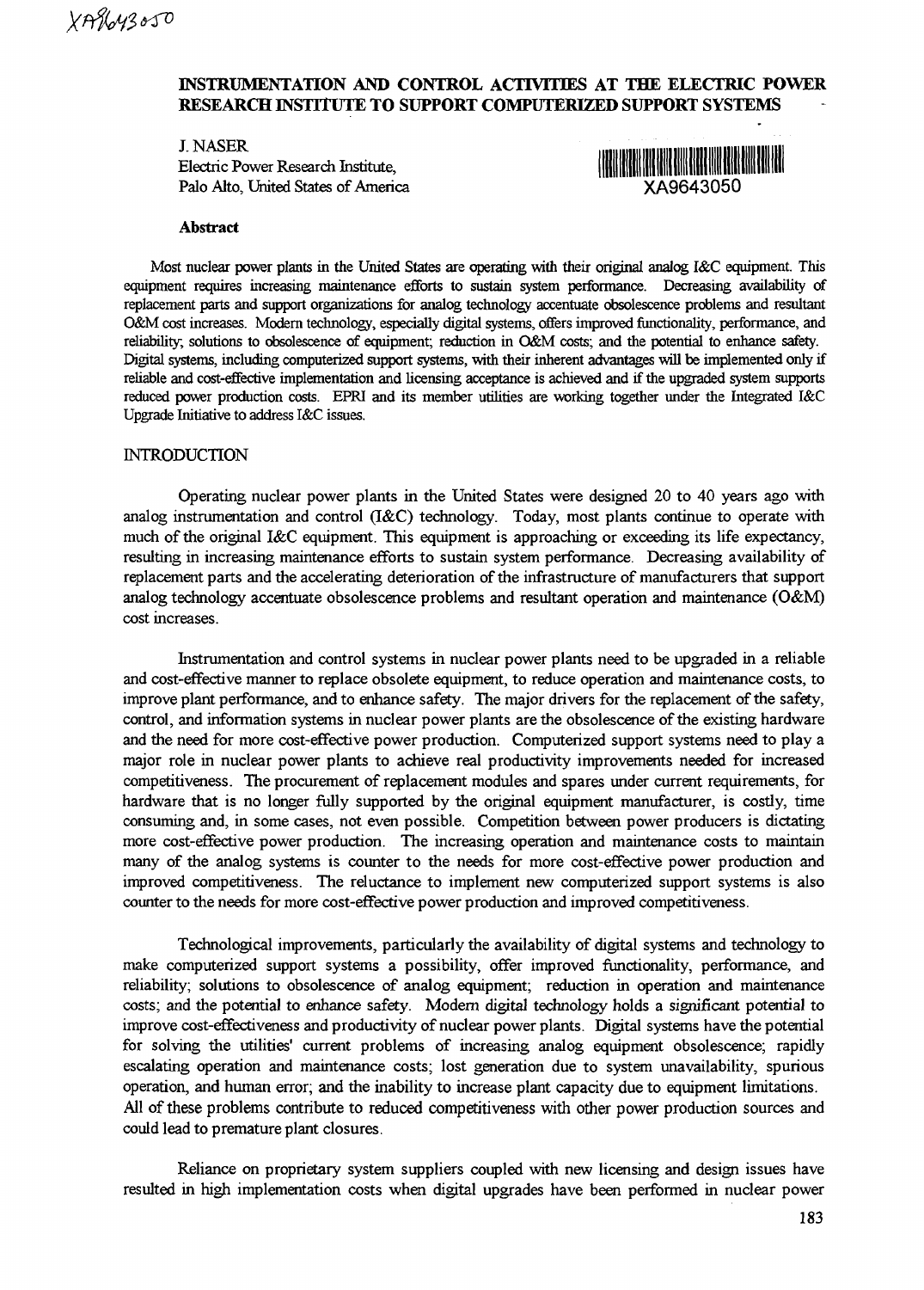plants. There is a need for a systematic approach leading to the identification, prioritization, and implementation of I&C solutions in nuclear power plants. Viable alternatives range from extending the useful life of existing equipment to the complete replacement of systems in a cost-effective manner when vulnerability to obsolescence or the need for increased productivity so dictates.

Reliable, integrated information is a critical element for protecting the utility's capital investment and increasing availability and reliability. Integrated systems, including computerized support systems, with integrated information can perform more effectively to increase productivity, to enhance safety, and to reduce O&M costs. A plant communications and computing architecture is the infrastructure needed to allow the implementation of I&C systems in an integrated manner. Current technology for distributed digital systems, computerized support systems, plant process computers, and plant communications and computing networks support the integration of systems and information. The test for future digital I&C system upgrades and computerized support system implementations will be whether they are cost beneficial to the plant and if they can offer a payback to the utility in an acceptable time period.

# **EPRI Nuclear Power Plant Instrumentation and Control Upgrade Program**

Nuclear utilities are confronted by a growing equipment obsolescence problem which is a significant contributing factor to increasing costs for plant operation and maintenance. Plant age combined with the rapid pace of evolution of electronic technology is a significant factor in equipment obsolescence. The flexibility and performance of modern digital technology could be used as the basis for replacing obsolete modules or systems in a cost-effective manner in nuclear power plants. The realization of the benefits of digital technology is currently restrained by the relatively high cost of initial applications of new technology for the domestic nuclear power industry in a highly regulated environment. Work is needed to establish reliable and cost-effective methodologies for the design, qualification, and implementation of digital systems in nuclear power plants. This work should utilize, as much as possible, relevant information and experience from other process industries where digital systems are commonly used. Commercial-grade digital systems have proven reliable in other process industries for applications including safety related systems. Cost-effective approaches are needed to implement and qualify commercial-grade hardware and software for nuclear power plant applications. To address these issues and facilitate the upgrading of I&C systems in nuclear power plants, the Electric Power Research Institute (EPRI) has put together an industry-wide instrumentation and control program. This program is documented in the Integrated Instrumentation and Control Upgrade Plan (1)

The EPRI Instrumentation and Control Upgrade Program has developed a life-cycle management program for I&C systems. Life-cycle management involves the optimization of maintenance, monitoring and capital resources to sustain safety and performance throughout the plant life. Life-cycle management for I&C systems and components additionally may require the use of digital technology, when analog equipment cannot be cost-effectively maintained or when an improvement in performance is desired. The main product of the life-cycle management program is a set of methodologies and guidelines that, as part of the utility's overall life-cycle management effort, will enable nuclear power plants to fully consider I&C cost and performance improvements, including the application of digital technology. Specific examples of system specification and designs will also be developed through the application of the upgrade implementation methodologies to safety-related and non safety-related systems and system prototypes.

## **Harming Methodologies**

Four strategic planning methodologies are being developed under the I&C Initiative. The first two methodologies enable the utility to prepare an I&C life-cycle management program plan (2) and a plant communications and computing architecture plan (3,4). The last two methodologies enable the utility to perform long-term maintenance planning (5) and detailed upgrade evaluation (6) for I&C systems or components.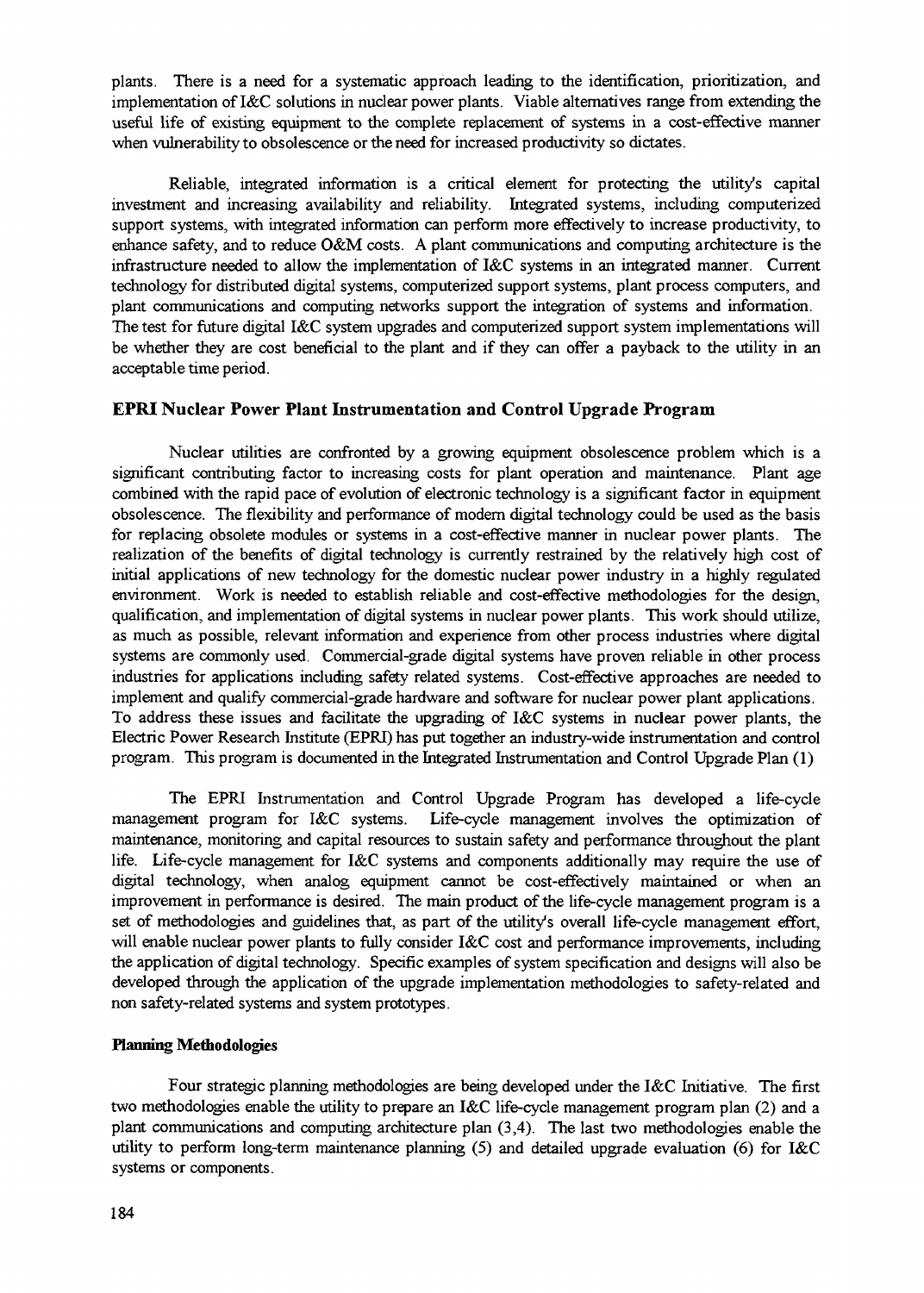The Life-Cycle Management Plan is a long term strategic plan for managing a power plant's I&C systems over the planning period selected by the utility. The Life-Cycle Management Plan Methodology (2) guides a designated team of utility personnel through a comparison of I&C life-cycle management strategies and through existing and planned life-cycle management program activities to identify interfaces and integration options. On the basis of this comparison, the I&C Life-Cycle Management Plan is prepared. This plan includes the identification of systems and components to be included in the program; the development of bases for upgrade or long term maintenance options; the initial cost and performance improvement estimates, prioritization for detailed upgrade evaluation, and deferred-upgrade maintenance planning; and the identification of related programs and organizational interfaces including key personnel and responsibilities. The methodology is accompanied by a workbook which contains various outlines, worksheets, and generic interview questions and topics that aid in the development of a Life-Cycle Management Plan. The document describing the methodology also explains the overall process for planning and implementing the various elements of I&C life-cycle management, and the relationship of the other EPRI planning methodologies and guidelines.

The Plant Communications and Computing Architecture Plan Methodology (3,4) provides utilities with a detailed set of instructions for preparing a Plant Communications and Computing Architecture Plan that will allow them to upgrade their I&C systems in a logical, cost-effective, and non-disruptive fashion. The Plant Communications and Computing Architecture Plan Methodology provides all of the information necessary to allow utilities to develop their strategic architecture plans in the most cost-effective manner possible. It guides a designated team of utility personnel through an assessment of the existing plant data network architecture, corporate communications architecture lifecycle management plans, and I&C life-cycle management implementation guidelines with respect to the communications architecture. On the basis of the assessment results, a Plant Communications and Computing Architecture Plan is prepared to address a characterization of the existing network architecture; a characterization of the future network architecture in terms of a network model and communication standards for connectivity and interoperability of network elements; a set of network architecture requirements regarding the physical configuration, network access, network add-on provisions, network performance monitoring, and I&C equipment communications interfacing; and a set of consistent human-machine interface requirements for I&C systems. Some nuclear power utilities have used the need to upgrade their plant process computer (7) as an opportunity to develop a new plant communications and computing architecture. An example of a plant-specific architecture plan is given in reference 8.

The Systems Maintenance Plan Methodology (5) addresses long-term maintenance planning for systems or components where the initial screening in the Life-Cycle Management Plan indicates that detailed upgrade evaluation is not justified, over the planning period, by cost and performance improvement potential. The Systems Maintenance Plan Methodology contains a process for developing a comprehensive System Maintenance Plan for each identified system. The Systems Maintenance Plan will present the most efficient approach for maintaining the operational goals and life expectancy of the system. The Systems Maintenance Plan Methodology will describe how to develop long range maintenance objectives, to baseline and analyze the existing maintenance process, to analyze failure rates, inventory practices, and obsolescence issues, and to implement maintenance related problem solving techniques.

The Upgrade Evaluation Methodology addresses (6) a detailed evaluation of I&C system and components when upgrading is indicated by the cost and performance screening in the Life-Cycle Management Plan. The Upgrade Evaluation Methodology is used to analyze each candidate system upgrade to determine if the upgrade is justified from a cost benefit perspective. The Upgrade Evaluation Methodology is used to produce an Upgrade Evaluation Report for each candidate upgrade. The Upgrade Evaluation Report describes high level system functionality, upgrade alternatives and associated cost benefit evaluations, and the recommended alternative. The upgrade evaluation process includes detailed cost and performance analysis; conceptual design options analysis; cost/benefit analysis; and upgrade recommendations. Analysis of conceptual design options includes the consideration of digital design basis changes, associated technical specification changes, and equipment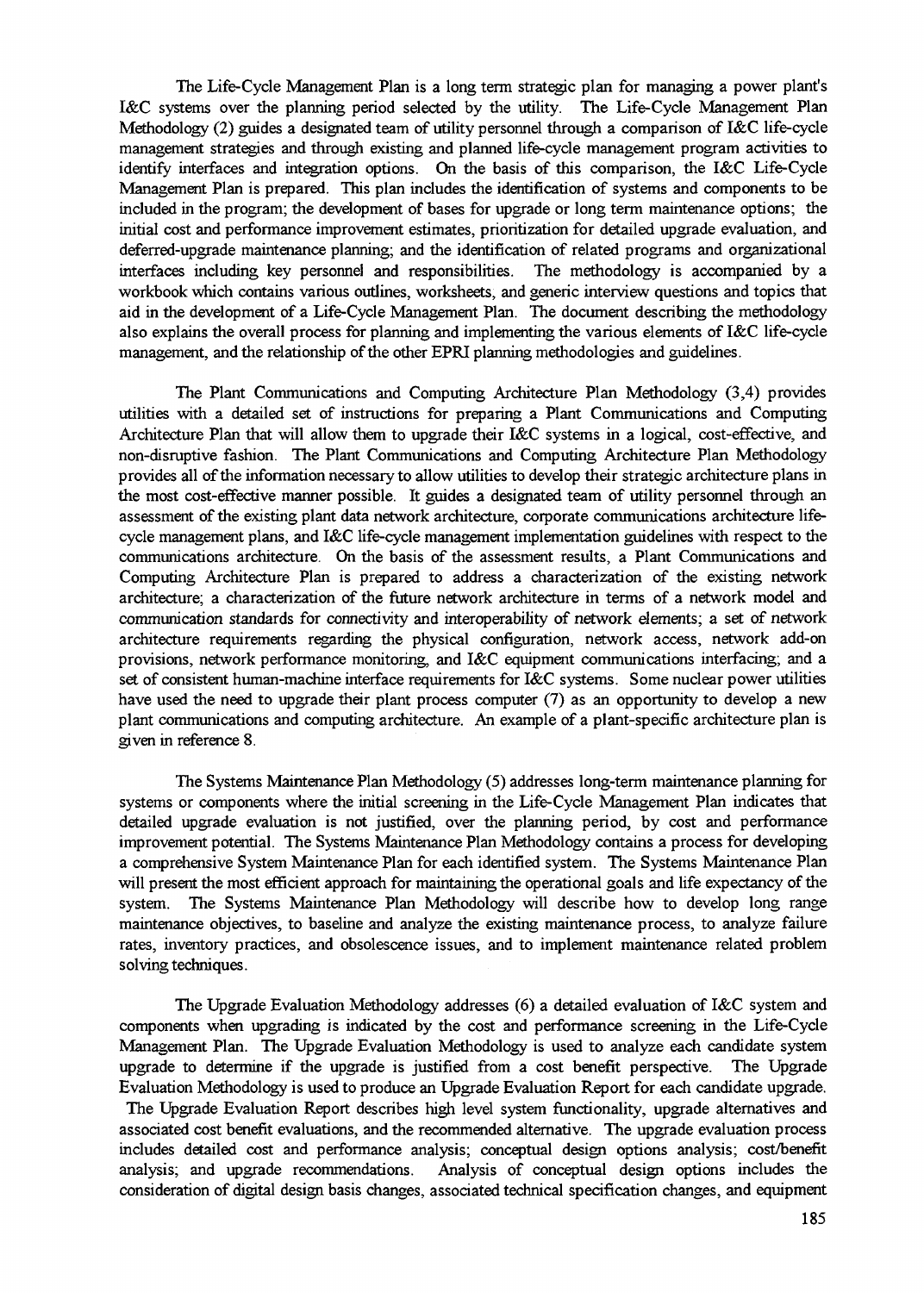selection candidates. Where an upgrade is to proceed, the Upgrade Evaluation Report issued as input to the Functional Requirements Specification.

## Integrated Plant Systems

While analog equipment is becoming obsolete and more costly to maintain, the requirements on nuclear power plant personnel to improve availability, reliability, and productivity and to reduce safety challenges to the plant have increased. These personnel are working with more complex systems, and responding to increasing operational, regulatory and productivity demands. As tasks become more complex, involving large numbers of subsystem interrelationships, the potential for human errors increases. Therefore, reliable, integrated information is a critical element for protecting the utility's capital investment and increasing availability and reliability. Integrated systems, including computerized support systems, with integrated information access can perform more effectively to increase productivity and enhance safety.

Traditionally systems have been implemented in a stand-alone manner which has resulted in increased operation and maintenance costs. It has also reduced the effectiveness, and in some cases the possibility, of computerized support systems. Increased competition in the utility industry makes it essential that operating and maintenance costs are minimized and productivity is increased. Computerized support systems can be used to assist plant personnel and reduce the potential for human errors. At the same time, it can support improved productivity and the reduction of overall operating and maintenance costs. The modem technology available for distributed digital systems, computerized support systems, plant process computers, and plant communications and computing networks is fully capable of supporting integration of systems and information. In fact, this capability has been proven in other process industries and in nuclear power plants in other countries.

#### Productivity Enhancement Systems

Digital technology can support improved power output from nuclear power plants. The improved accuracy of digital systems and the associated reductions in uncertainties can allow the utility to increase its plant's power rating. Digital systems, including computerized support systems, also have the potential to support faster startups for increased power output. They can also support the faster determination of the root causes of an unanticipated trip. At the same time, they can support the faster evaluation of the performance of the equipment and systems during the unanticipated trip. Both of these will allow a faster return to power after an unanticipated trip and; therefore, allow more power to be produced by the plant.

The technological advances of the last few years have made it possible to develop sophisticated computerized support systems, which can not only process and present information, but can also give advice to the human. With appropriately implemented computerized support systems, humans can be augmented substantially in their capacity to monitor, process, interpret, and apply information; thus reducing errors and increasing reliability and availability. These computerized support systems can increase productivity by eliminating routine human-power-intensive efforts such as recording, collecting, integrating, and evaluating data; and by assisting in monitoring and control activities. These systems can improve the consistency and completeness of decision-making activities by performing the role of diagnostic and decision-support advisors. Computerized support systems can assist in reducing safety challenges to the plant by presenting more complete, integrated, and reliable information to plant staff to better cope with operating and emergency conditions. Reducing safety challenges leads directly to improved reliability and availability and hence productivity. It can also reduce the maintenance activities, which would have been required, for equipment that would have been unnecessarily challenged. Functional requirements for an environment that would support these capabilities is given in reference 9. A Reactor Water Cleanup prototype system using integrated information and soft controls is described in reference 10.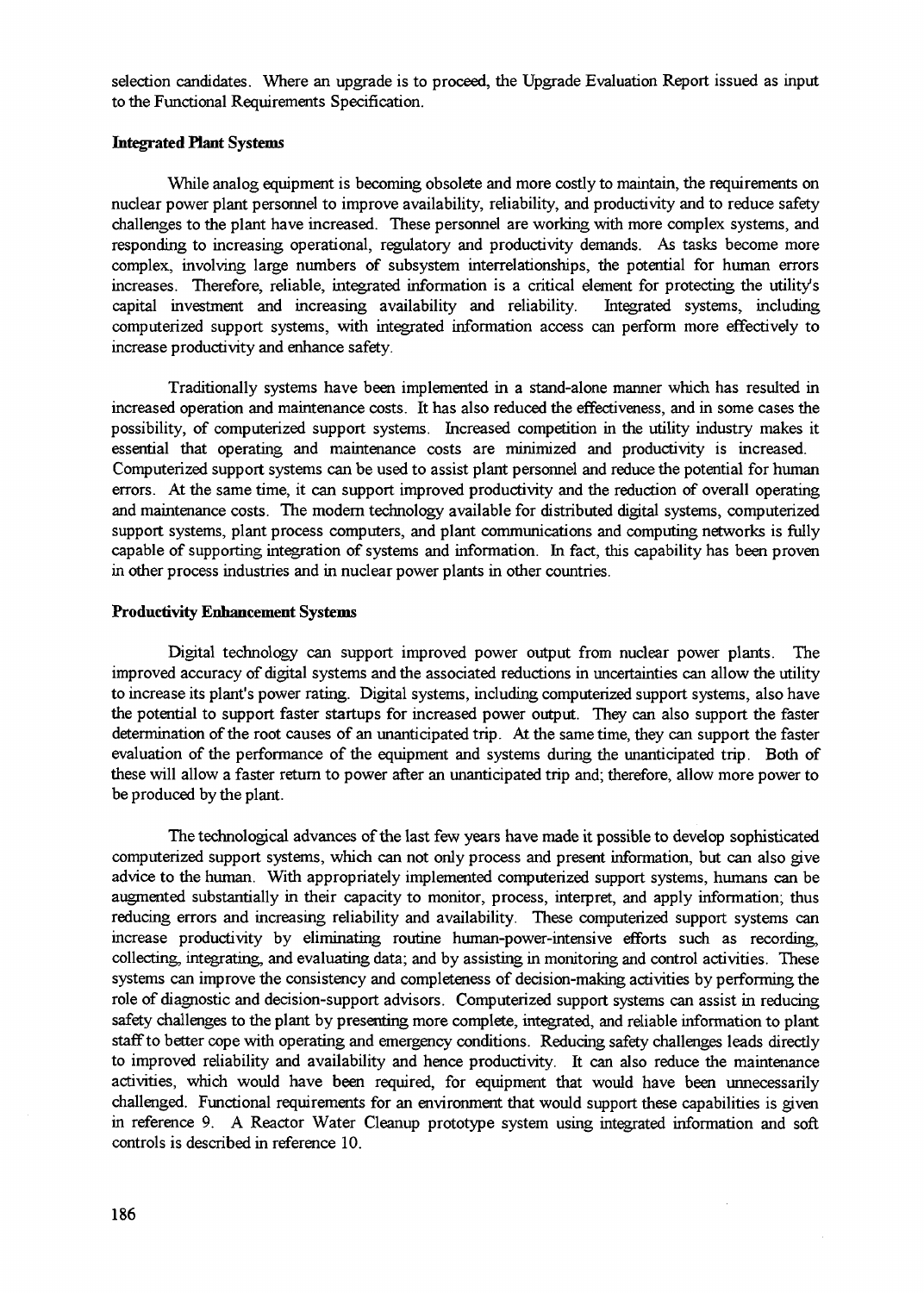Advances in technological and human engineering offer the promise of helping nuclear power plant staff to reduce errors, improve productivity, and minimize the risk to plant and personnel. A plant-wide infrastructure for coordinated computerized support systems should be created to enhance these systems and to reduce their implementation costs. This infrastructure will include information communication capabilities, database and knowledge base managers, and a unified human-machine interface. This infrastructure, which is the plant communications and computing architecture discussed above, will permit incremental additions of computerized support systems in all domains.

## **Areas of Concern about Digital Systems**

Design and licensing issues have inhibited access to cost and performance improvements possible with digital technology. Examples of the areas of concern for digital systems in nuclear power plants are licensing, software verification and validation (V&V), hardware qualification including electromagnetic interference compatibility and seismic, reliability, performance, separation, redundancy, fault-tolerance, common-mode failures, diversity, human-machine interfaces, and integration of systems and information through communications networks. Commercial-grade dedication of digital systems is an approach for more cost-effective implementations that is of considerable interest to the nuclear utilities. As part of the EPRI Instrumentation and Control Upgrade Program and other EPRI activities, approaches to address many of these concerns have been developed.

The Guideline on Licensing Digital Upgrades (11) was developed to be consistent with the established 10 CFR 50.59 process. It helps utilities design and implement digital upgrades, perform 10 CFR 50.59 safety evaluations, and develop information to support licensing submittals. It suggests a failure analysis-based approach that encompasses digital-specific issues and other possible failure causes, addressing both according to their potential effects at the system level. Abnormal conditions and Events (ACES) (12), as described in IEEE 7-4.3.2-1993 "Application Criteria for Programmable Digital Computer Systems in Safety Systems of Nuclear Power Generating Stations", play an integral role in this approach.

Guidance for electromagnetic interference susceptibility testing of digital equipment (13) and a handbook for electromagnetic compatibility of digital equipment (14) have been developed. These reports integrate the current knowledge and understanding of the electromagnetic issues concerning the installation of digital equipment in power plants. They direct the utility toward practical and economical solutions for dealing with electromagnetic interference. The handbook also helps eliminate some misconceptions that questioned the reliability of digital equipment subjected to the electromagnetic environment of nuclear power plants.

Guidelines and a handbook for software V&V have been developed (15-17). These products describe approaches to categorize the software systems in terms of criticality and consequences of failure. They then identify levels of V&V commiserate with these categorizations. The guidelines for V&V in reference 15 developed a set of 16 V&V guideline packages based on the system category, development phase, and software system component which is being tested. For V&V methods in the guidelines that do not have a good description elsewhere in literature on how to use them, 11 sets of procedures have also been developed. The report identifies 153 V&V methods for software systems which can be used on the 52 identified software defect types. The guidelines developed were based on the attempt to identify the methods which were most successful in finding various types of defects, on the attempt to assure that the different guidelines catered to the different needs of different systems, and on the attempt to emphasize the practicality and cost-effectiveness of the methods recommended.

A process for the commercial-grade dedication of hardware has been developed (18,19) and proven very successful. The basic concepts of this process are being used as the starting point for the development of a commercial-grade dedication processes for digital systems. Several EPRI meetings have been held in the last four years to address digital I&C issues and advancements. Four of these are documented in references 20-23.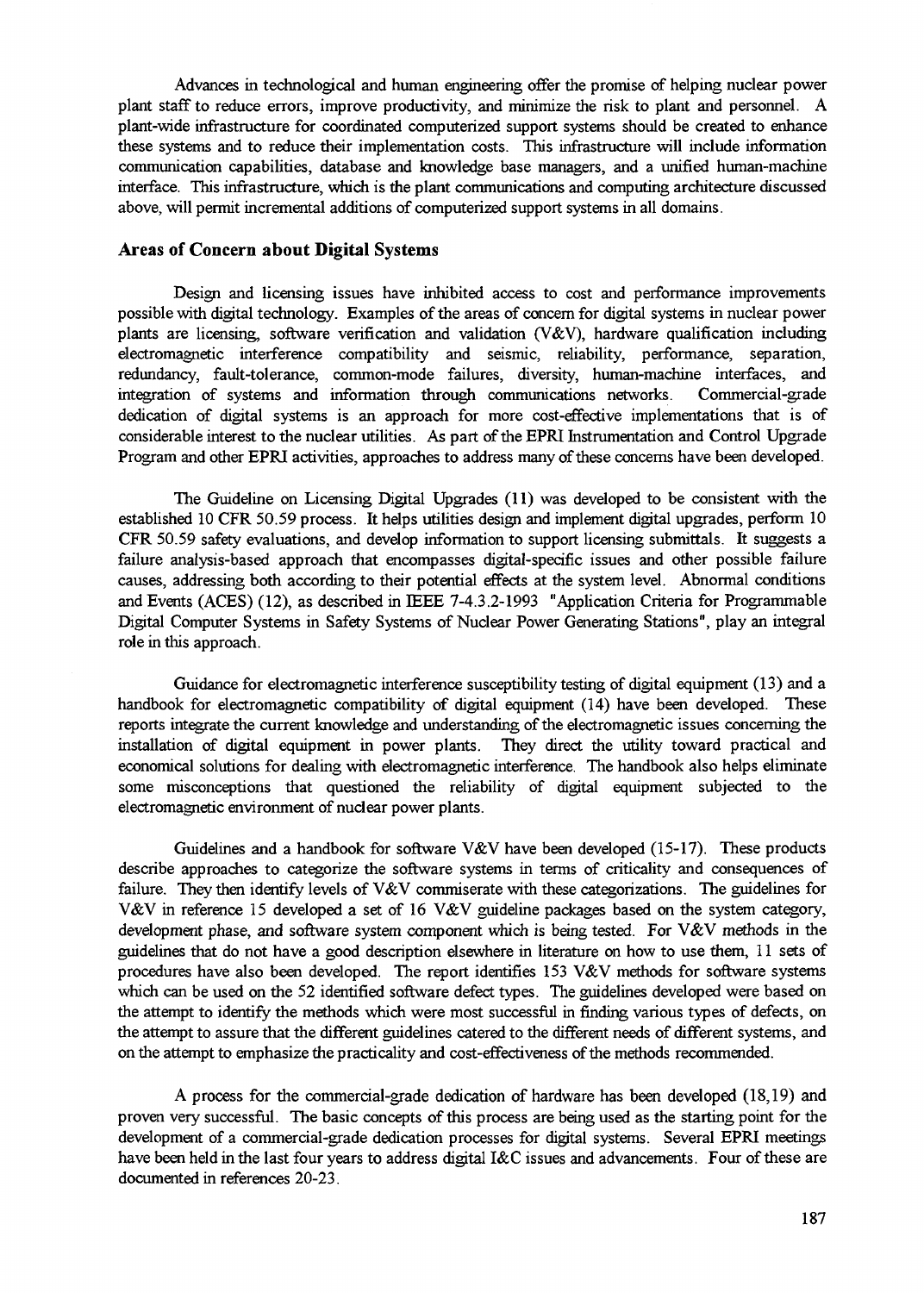### **Demonstration Plant Projects**

The utility demonstration plants essentially are the laboratories where I&C cost and improvement options are being researched and developed. There are six utility demonstration plant projects in progress which are providing the primary inputs, as well as testing, validation and refinement activities for the methodology and guideline development under the I&C Initiative.

Activities at each of the six demonstration plants may include the preparation of I&C life-cycle management plans and plant computing and control architecture plans; system screening, deferredupgrade maintenance planning, and detailed upgrade evaluations; testing, validation, and refinement of various plant-specific methodologies and guidelines; and development of options and plans for integration of I&C cost and performance improvement activities with related life-cycle management efforts.

Demonstration project activities are presently being pursued at the Tennessee Valley Authority's Browns Ferry Unit 2, Baltimore Gas and Electric Company's Calvert Cliffs Units 1 and 2, Northern States Power Company's Prairie Island Units 1 and 2, Entergy Company's Arkansas Nuclear One Units 1 and 2, Omaha Public Power District's Fort Calhoun, and Taiwan Power Company's Chinshan.

## **Conclusions**

The implementation and integration of digital I&C systems, including computerized support systems, enhance the ability to achieve the goals of improved availability and reliability, enhanced safety, reduced operations and maintenance costs, and improved'productivity in nuclear power plants. The plant communications and computing architecture provides the infrastructure which allows the integration of systems and information. The modern technology of distributed digital systems, computerized support systems, plant process computers (both monolithic and distributed), and plant communications and computing networks have proven their ability to achieve these goals in other industries and in nuclear power plants in other countries. The use of this modern, proven technology is a key contributor to improved competitiveness in nuclear power plants. EPRI has established an Integrated Instrumentation and Control Upgrade Initiative to support its member nuclear utilities in developing strategic plans and taking advantage of this modern technology to improve nuclear power plant competitiveness.

#### **REFEBENCES**

- [1] "Integrated Instrumentation and Control Upgrade Plan", EPRI NP-7343 Revision 3, December 1992.
- [2] "I&C Life Cycle Management Plan Methodology, Vol.s 1&2 ", EPRI TR-105555, August, 1995.
- [3] "Plant Communications and Computing Architecture Plan Methodology, Vol.s 1&2", EPRI TR-102306, November 1993.
- [4] "Plant Communications and Computing Architecture Plan Methodology Revision 1, Vol. 1&2", EPRI TR-104129, December 1994.
- [5] "Systems Maintenance Plan Methodology", to be published in 1996.
- [6] "Upgrade Evaluation Methodology", to be published 1996.
- [7] "Plant Process Computer Upgrade Guidelines, Vol.s 1&3", EPRI TR-101566, December 1992.
- [8] "Process Data Network Architecture Plan for the Browns Ferry Nuclear Plants", EPRI TR-103445, December 1993.
- [9] "Plant-Wide Integrated Environment Distributed on Workstations (Plant-Window) System Functional Requirements", EPRI TR-104756, Draft Report, 1994.
- [10] "Development of Process Control Capability Through the Browns Ferry Integrated Computer System", EPRI TR-104378, to be published in 1995.